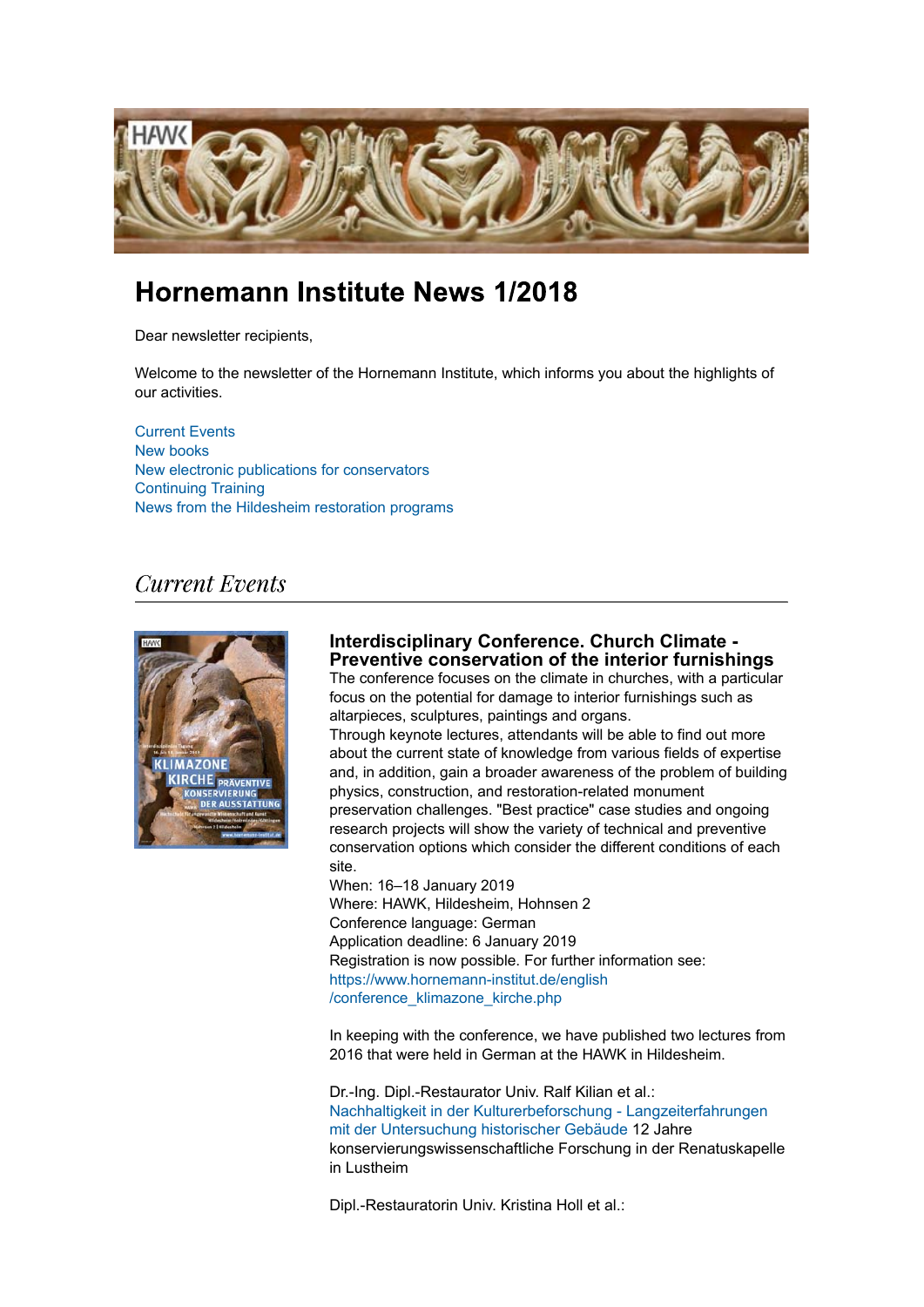# New books



## **Conference Papers of the Consolidation Conference**

The University of Applied Sciences and Arts in Hildesheim (HAWK) organized an international conference on "Consolidation and Communication" from 25 to 27 January 2018 in Hildesheim. The conference proceedings comprise 176 illustrated pages and 16 articles written in German or English (with abstracts of the articles in other languages). The authors come from Germany, Italy, Lithuania, Malta, Austria, Switzerland, the Czech Republic and the United Kingdom and the results of both long-applied as well as new fundamental research on the consolidation of art are published here. Consolidation measures and application types for different material areas are explained, and their potential to be used on objects made of other materials is also explored. Conference Papers has been published as volume 18 in the series of publications of the Hornemann Institute, and costs 29.90 Euros. It can be ordered from the Imhof Verlag.





The conference papers of the international Sgraffito conference held from 2 to 4 November 2017 at the HAWK in Hildesheim will be published as postprints in November 2018. The conference focused on the material, technical and thematic change of these special plaster decorations from the Middle Ages to the late 20th century. Further information can be found here.

You will be able to order the book directly from the Hornemann Institute.

# New electronic publications for conservators



## **EwaGlos – Japanese translation is online**

The European Illustrated Glossary of Conservation Terms for Wall Paintings and Architectural Surfaces (the so-called EwaGlos) is now available in 13 languages.

The Japanese translation was prepared by Prof. Dr. Takeshi Ishizaki, Tohoku University of Art and Design, Institute for Conservation of Cultural Property, and ICOMOS, together with 13 other contributors. You can find the English definitions and all 13 translations as a free download on: www.ewaglos.eu/pages/download.php

For anyone who is interested in translating EwaGlos (as voluntary work) and publishing it on our website, we have prepared a simple template for this purpose. Translators will be able to provide their own foreword and a list of the contributors.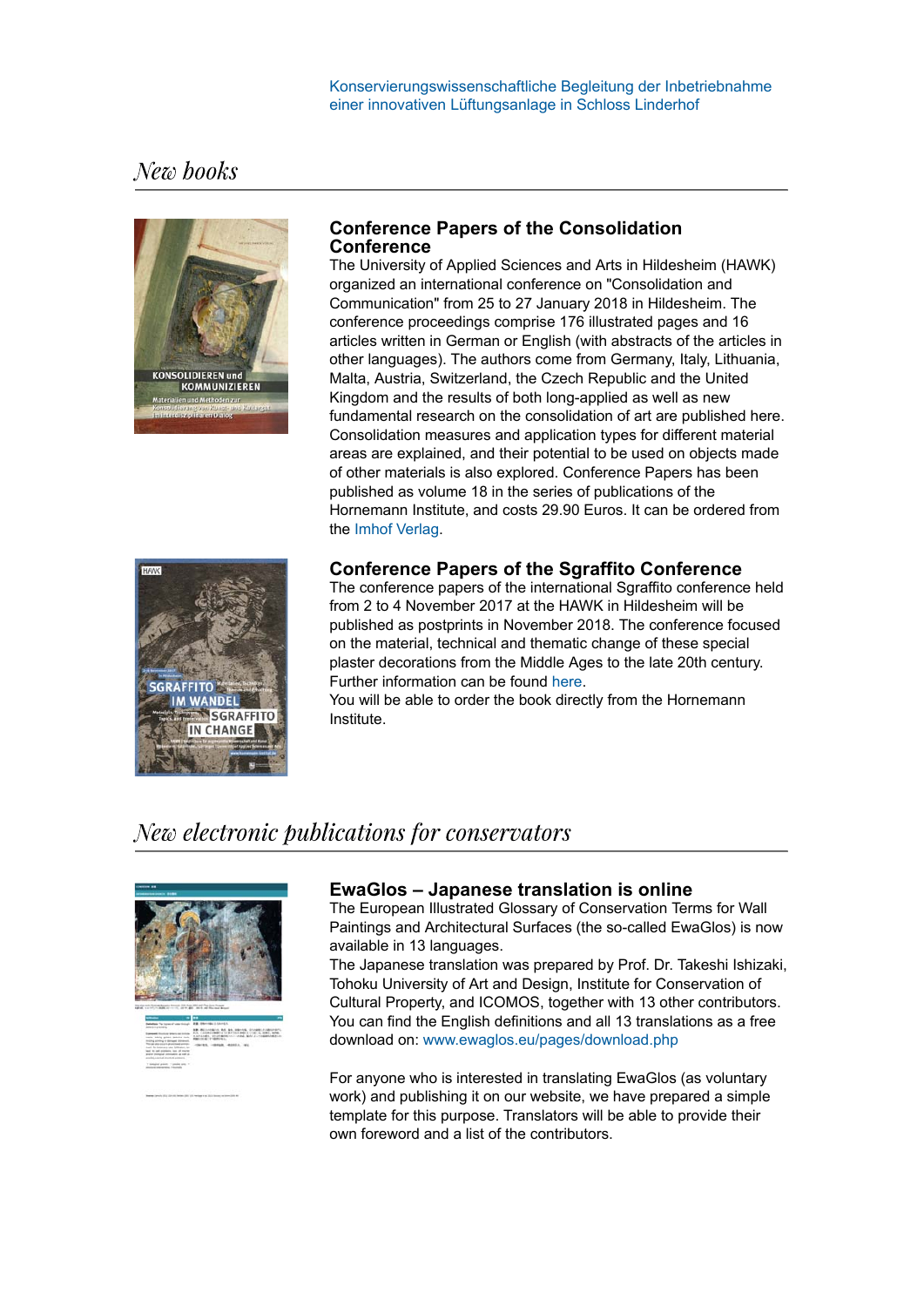

## **Full text publications of research papers (in German)**

### **Bachelor Thesis**

Nanette Lang: Frühneuzeitliche Notariatssignete aus den Beständen des Stadtarchivs Hildesheim. Entwicklung, Symbolik und restaurierungsethische Aspekte (Early modern notary signs from the Hildesheim city archive. Development, symbolism and ethical aspects of conservation) HAWK, Hildesheim 2014, doi: 10.5165/hawk-hhg/367

### **Project Report**

Franzen, Christoph et al.: Winterschutzeinhausungen von Natursteinskulpturen in national bedeutenden Gartenanlagen, modellhafte Bewahrung von Kulturressourcen und Qualitätssicherung Abschlussbericht des DBU-Förderprojektes, 2018



**Recording of lectures from the Hornemann Kolleg**

A video recording of the Hornemann Kolleg 12 is available free of charge.

16 May 2018: Jutta Göpfrich, Deutsches Ledermuseum Offenbach Frisch restauriert... und dann? Konservierung von Leder und artverwandten Materialien im Spannungsfeld der Objektpräsentation

# **Continuing Training**



### **Online courses from 17 September to 18 November 2018**

These online courses facilitate individual study with regard to time management, learning speed and the depth of knowledge you wish to achieve. You can check your personal progress with the help of tests. Tutors will assist you whenever you encounter technical or content-related difficulties. Participants will receive a Hornemann Institute certificate upon successful completion of the program and after passing a final online examination.

- Microbial Infestation of Objects of Art and Cultural Heritage by Prof. Dr. Karin Petersen and Barbara Hentschel M.A.

- The Examination of Transparent Coatings on Furniture and Wooden Objects by Prof. Dr. Gerdi Maierbacher-Legl, Dr. Julia Schultz M.A. and Merle Strätling M.A.

- Conservation of Globes by Mag. Dr. hab. Patricia Engel and Michael Højlund Rasmussen

#### Only in German:

- Dokumentationsfotografie (Documention Photography) by Barbara Hentschel M.A. and Dipl.-Des. Clemens Kappen - Erhaltung von Wachsmoulagen (Conservation of Wax Moulages) by Dipl.-Rest. Johanna Lang and others

For further Information see here.

The following course is offered only on 22 October and accepts a limited number of participants. Roksana Jachim M.A .: Sicherer Umgang mit kontaminiertem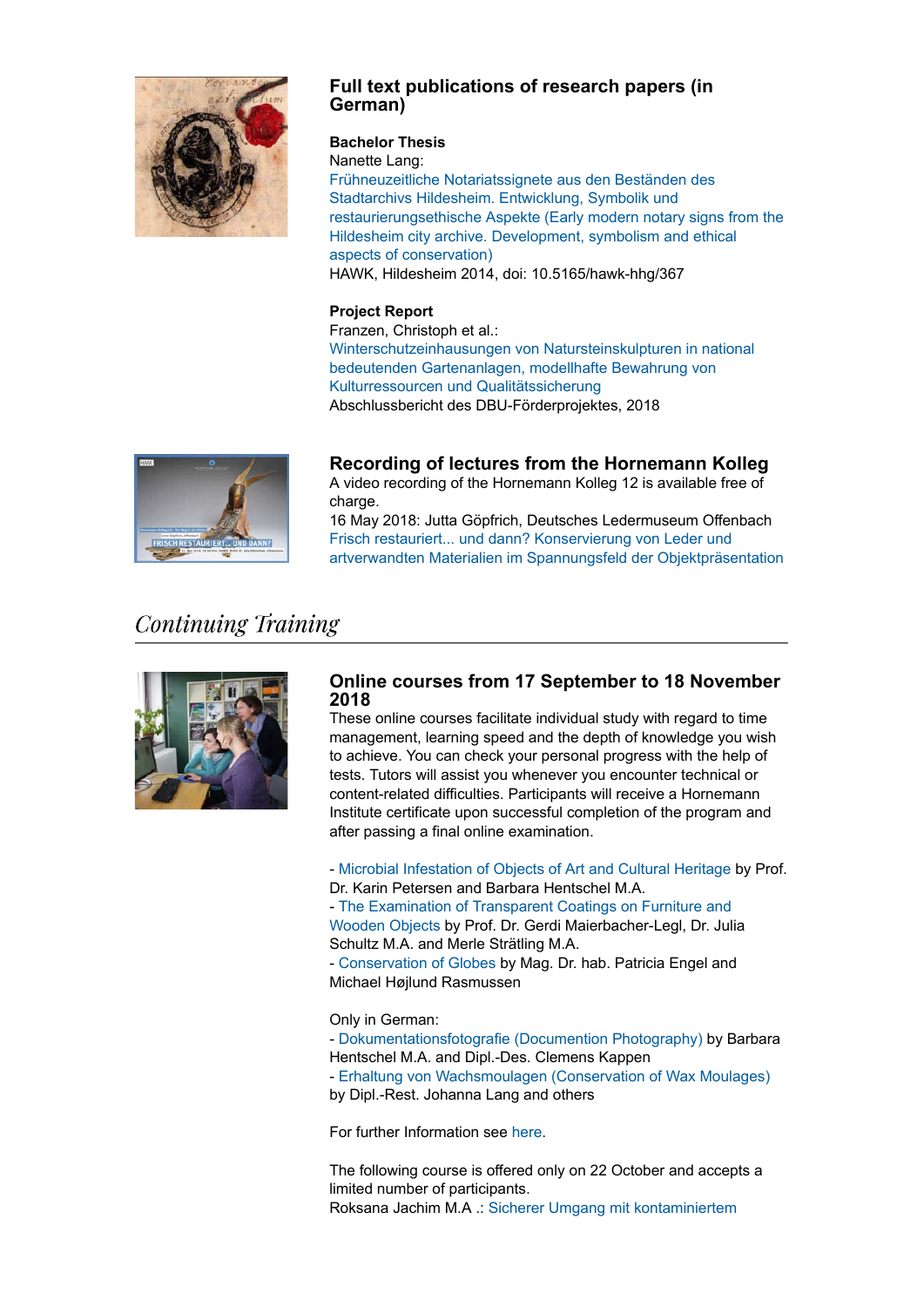Kulturgut (Safe handling of contaminated cultural assets). The course is designed to teach different professional groups how to handle potentially contaminated cultural assets. They should learn to correctly assess hazards and identify possible measures. The course is based on German legislation.

# News from the Hildesheim restoration programs



### **New Theses**

### Bachelor Theses

#### **Busse, Chilja:**

Die Behandlung von Deformationen im Pergament durch Feuchtigkeit. Betrachtung von Quell- und Schwundverhalten *(The treatment of deformations in parchment by moisture considerating swelling and shrinkage behaviour)*

#### **Del Duca, Milena; Vollmer Viola:**

Fragmentarische Schnitzfiguren. Präsentation und Vermittlung im kirchlichen und im musealen Raum *(Fragmented carved sculptures. Presentation and mediation in the Church and museum space***)**

#### **El Nahawi, Ute:**

Untersuchungen der passepartourierten Fotografien Otto Umbehrs (1902-1980) unter konservatorischen Gesichtspunkten *(Investigations of the matted photographs Otto Umbehrs (1902-1980)under conservatory aspects)*

#### **Jung, Dawoon:**

Identifizieren eines historischen Klebstoffes und Lösen der Verklebung – Möglichkeiten und Risiken am Beispiel von aufgeklebten Pergamentfragmenten der SUB Göttingen *(Identifying a historical adhesive and loosening the bond possibilities and risks using glued parchment fragments of the SUB Göttingen)*

#### **Michels, Stefan:**

Eine Schwarzwälder Flötenuhr, signiert: Johann Kaltenbach, Neustadt, Nr. 18; um 1830. Technologie - Zustand - Behandlungskonzept *(A black forest flute-clock, signed: Johann Kaltenbach, Neustadt, Nr. 18; about 1830. Technology - constitution - treatment concept)*

#### **Montini, Anika:**

Die Entwicklung eines Leitfadens für private Sammler zur konservatorisch korrekten Handhabung von Aquarellen, Druckgraphiken und Zeichnungen des 20. Jahrhunderts *(The development of a guideline for private collectors on the conservational correct handling of watercolors, prints and drawings of the 20th century*)

#### **Orthmann, Alice:**

Ruinenlandschaft im Prozess. Erhaltungsproblematiken an der Installation "Glaskatzen - Mülleimer der Hoffnung" von Urs Fischer *(Scenery of ruins. Conservatory problems with the installation*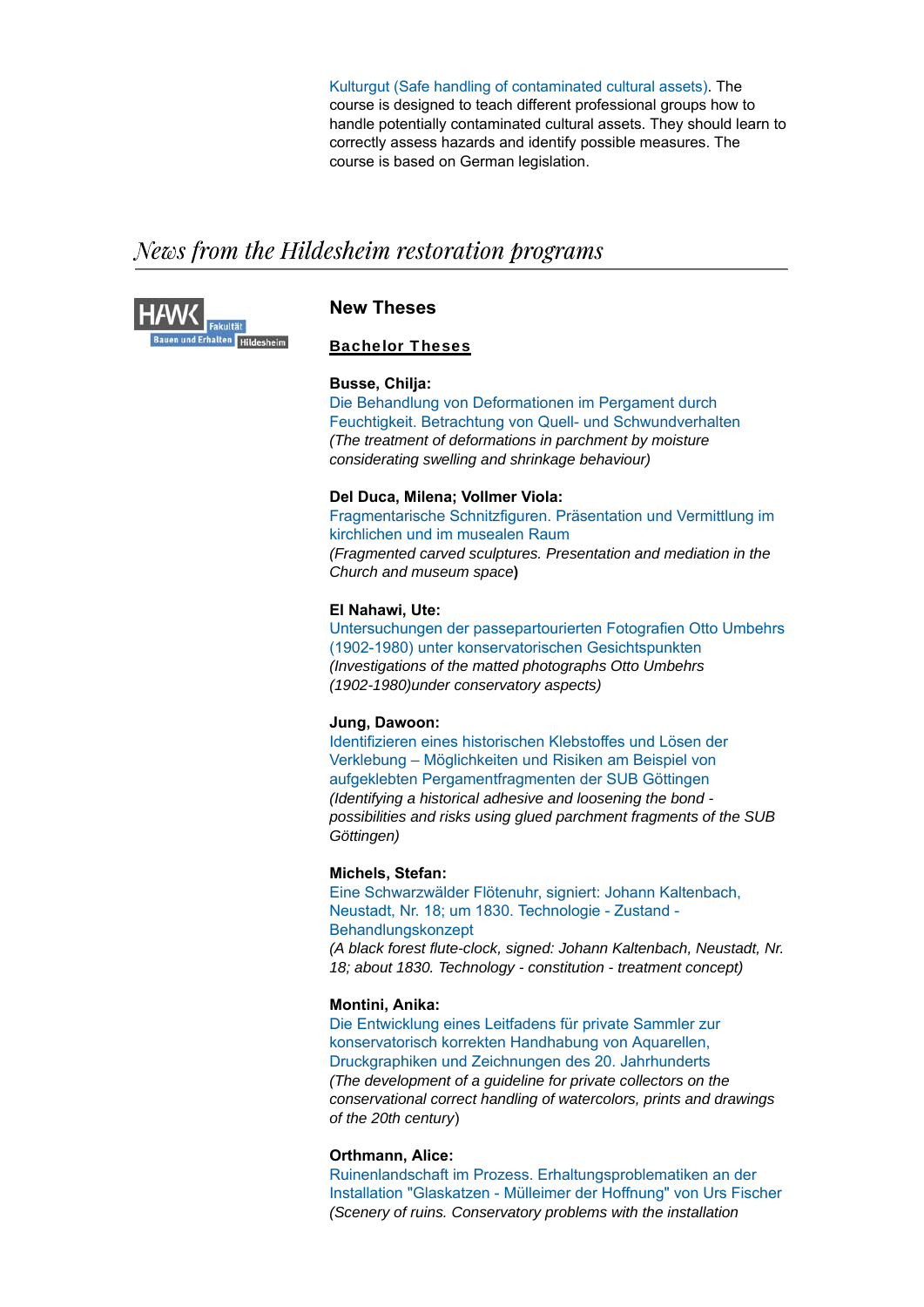*"Glaskatzen – Mülleimer der Hoffnung" by Urs Fischer)*

#### **Rauschenplat, Wiebke:**

Spuren Lesen und darstellen. Beispiele für zerstörungsfreie Materialuntersuchungen an Graphiken der Sammlung Albrecht **Haupt** 

*(Read and Represent tracks. Examples of non-destructive material investigations on graphics of the Albrecht Haupt collection)*

#### **Schlichtegroll, Felix:**

Großformatige Karten. Konzepterstellung und Lagerungsempfehlung am Beispiel der "Karte der Wiesen und Weiden" aus dem Stadtarchiv Hildesheim

*(Broadsheet maps. Concept creation and storage advice for a broadsheet map of the city archive of Hildesheim named "Karte der städtischen Wiesen und Weiden")*

#### **Schlüter, Julia:**

In situ Behandlung eines unvollständigen Buchblocks im Originaleinband. Konservatorische Empfehlungen für den Band "Electa Juris Publici oder Die Vornehmsten Staats-Affairen in Europa" aus dem Jahr 1711 im Stadtarchiv Hildesheim *(In situ treatment of an incomplete innerbook in the original binding. Conservational recommendations for the book "Electa Juris Publici oder Die Vornehmsten Staats-Affairen in Europa" from the year 1711 in the city archive Hildesheim)*

#### **Schönfelder, Kaja:**

Eine Barockgitarre von Joachim Tielke aus dem Besitz des Germanischen Nationalmuseums, Nürnberg. Analyse der Herstellungsweise und experimentelle Rekonstruktion des vielfach gewölbten, intarsierten Korpus

*(A baroque guitar made by Joachim Tielke, from the collection of the Germanisches Nationalmuseum Nürnberg. Analysis of the manufacturing technique and experimental reconstruction of the multiple curved and inlayed body*)

#### **Trautvetter, Kira:**

Material- und Zustandsuntersuchungen des Papiers uigurischer Zeitungen der Staats- und Universitätsbibliothek Göttingen *(Analytical study of the material and the condition of the paper of Uyghur newspapers from the Göttingen State and University Library)*

#### **Master Theses**

#### **Drengemann, Henrieke:**

Ultraschall-Oberflächenmessung zur Bestands- und Zustandserfassung von Wandmalereiobjekten. Restauratorische Untersuchung zur Auswertung und Klassifizierung von Messdaten ausgewählter Bereiche in Pompeji und im Schwahl des Schleswiger Doms

*(Ultrasonic surface measurements for the inventory and condition recording of wall painting objects. Investigation for the evaluation and classification of measurement data in selected areas in Pompeii and in the Schwahl of Schleswig´s Cathedral)*

#### **Gremme, Vera:**

Untersuchung von neuen Produkten auf Anwendbarkeit am Beispiel von klebstoffbeschichteten Stabilisierungspapieren *(Investigating the applicability of new products by using the example*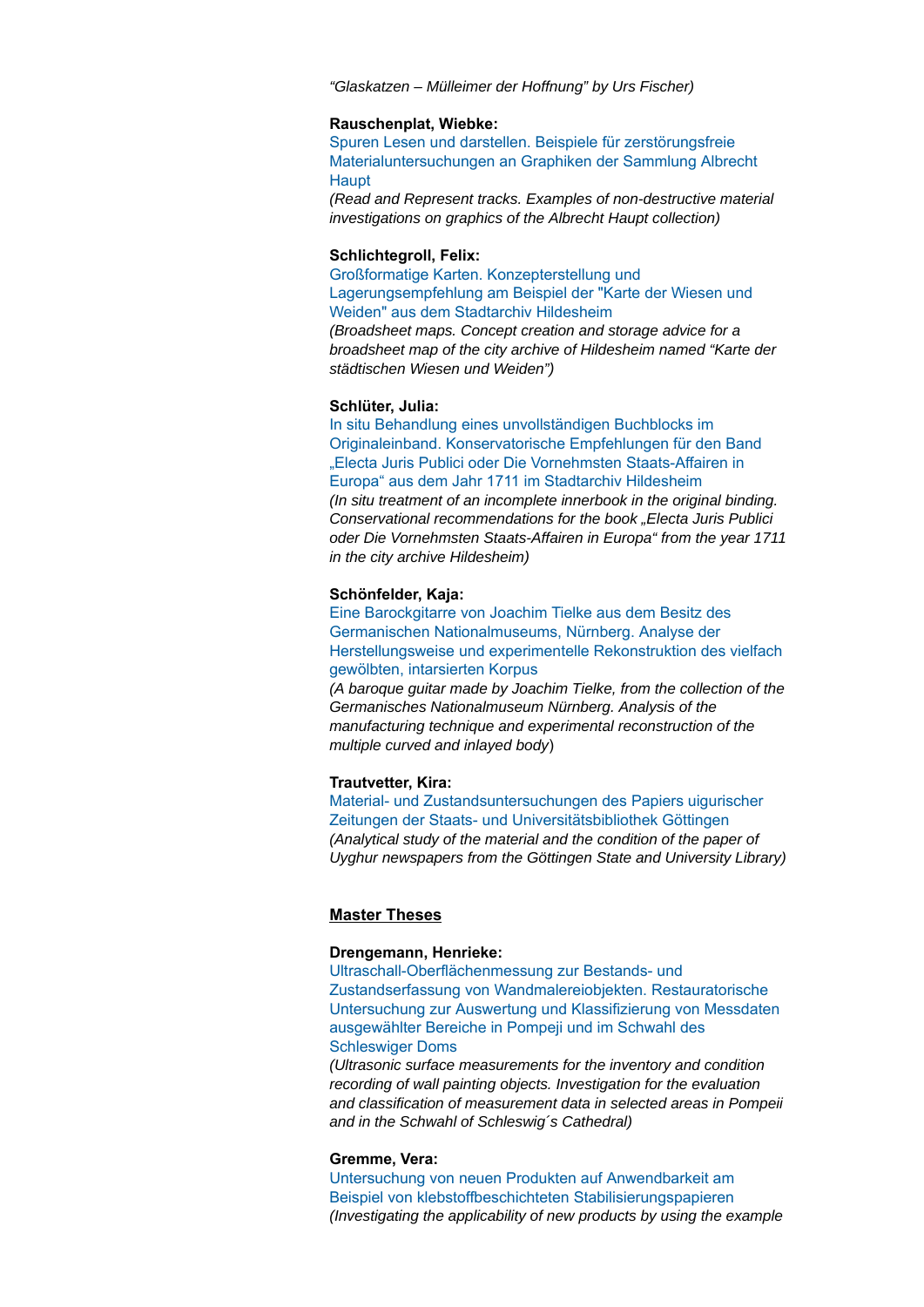*of adhesive-coated papers for stabilisation)*

#### **Hartmann, Rebekka:**

Zur Trennung von schimmelverblocktem Papier durch den Einsatz von Enzymen *(About the separation of mould induced blockings of paper)*

#### **Jonasch, Barbara:**

Mittelalterliche plastische Blutmale Christi im Rheinland *(Medieval sculptural formed blood in wooden christ presentations in Rhineland*)

#### **Kautz, Jennifer-Katrin; Stabenow, Jennifer:**

Das Ratsgestühl von 1594 von Snitker Warneken Burmester in der Gerichtslaube des Lüneburger Rathauses. Befundsicherung und Feststellen des konservatorischen Handlungsbedarfs *(The council stalls of 1594 by Snitker Warneken Burmester in the court arbor at the town hall of Lüneburg (in cooperation with Jennifer Stabenow) )*

#### **Kötter, Silke:**

Integrated Pest Management als Daueraufgabe des Bestandserhaltungsmanagements am Beispiel des Niedersächsischen Landesarchivs

*(Integrated Pest Management as a permanent task of conservation management using the example of the Niedersächsisches Landesarchiv)*

#### **Langhagel, Sarah:**

#### "Das eigenartige Kästchen" aus der Lüneburger St. Johanniskirche, heute im Museum Lüneburg. Technologische Untersuchung und Behandlungskonzept

*("The peculiar casket" from Lüneburg St. Johannis church, today in the Museum Lüneburg. Technological examination and treatment concept)*

#### **Lunau, Lara:**

Kunsttechnologische Untersuchungen zur Feststellung der Zusammengehörigkeit von sieben Holzfiguren aus dem Lüneburger Rathaus

*(An art-technological examination to reassess the affiliation of seven wooden sculptures from Lüneburg city hall)*

#### **Schürmann, Lea:**

Identifizierung eines Bauaktenbestandes des Stadtarchivs Kiel aus dem 19./20. Jahrhundert und daraus abgeleitete

#### Konservierungsziele

*(Identification of Construction Documents from the Stadtarchiv Kiel of the 19th and 20th Century and derived Preservation Aims)*

On our website we have recently published many abstracts of academic theses from other universities in the field of conservation.